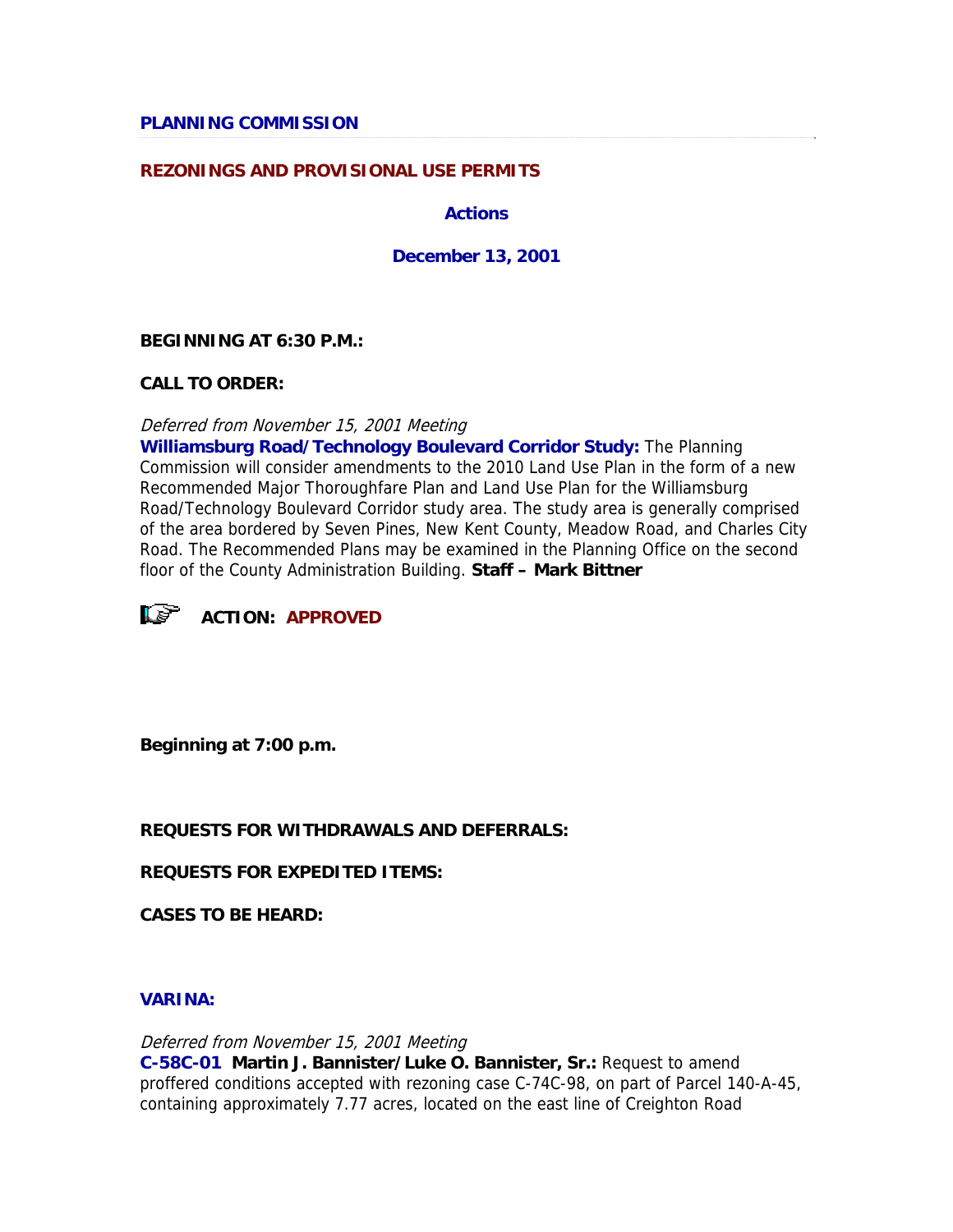approximately 1,600 feet northeast of Caddie Lane. The amendment is related to Proffer 9, home frontage on Creighton Road and landscape buffers. The Land Use Plan recommends Suburban Residential 1, 1.0 to 2.4 units net density per acre, and Environmental Protection Area. Part of the site is also in the Airport Safety Overlay District. **Staff – Lee Householder**



**ACTION: DEFERRED TO FEBRUARY 14, 2002** 

# Deferred from the June 14, 2001 Meeting:

**P-1-01 John G. Chip Dicks for Telecom Consulting Group, Inc.:** Request for a provisional use permit under Sections 24-95(a), 24-120, and 24-122.1 of Chapter 24 of the County Code in order to construct a 250' lighted telecommunications tower and support facilities, on part of Parcel 205-A-44, containing 4,900 square feet, located at 6929 Monahan Road, on the east side of Monahan Road approximately 1,170 feet north of its intersection with Darbytown Road. The existing zoning is A-1 Agricultural District. The site is also in the Airport Safety Overlay District. **Staff – Tom Coleman**



## Deferred from the November 15, 2001 Meeting:

**P-19-01 Wes Blatter for VoiceStream Wireless:** Request for a provisional use permit under Sections 24-95(a) and 24-122.1 of Chapter 24 of the County Code in order to construct and operate a 165' telecommunications tower and related equipment on part of Parcel 191-A-17, containing 10,000 square feet (0.223 acre) located at 6535 Barksdale Road approximately 800 feet north of Kukymuth Road. The existing zoning is A-1 Agricultural District. The Land Use Plan recommends Suburban Residential 1, 1.0 to 2.4 units net density per acre. **Staff – Tom Coleman (Deferral requested to the January 10, 2002 Meeting)**



## Deferred from the November 15, 2001 Meeting

**C-64C-01 Debbie Stoddard:** Request to conditionally rezone from A-1 Agricultural District to R-2C One Family Residence District (Conditional), Parcels 149-A-46 and 54, containing 27.7 acres, located at 445 and 505 Hanover Road approximately 700 feet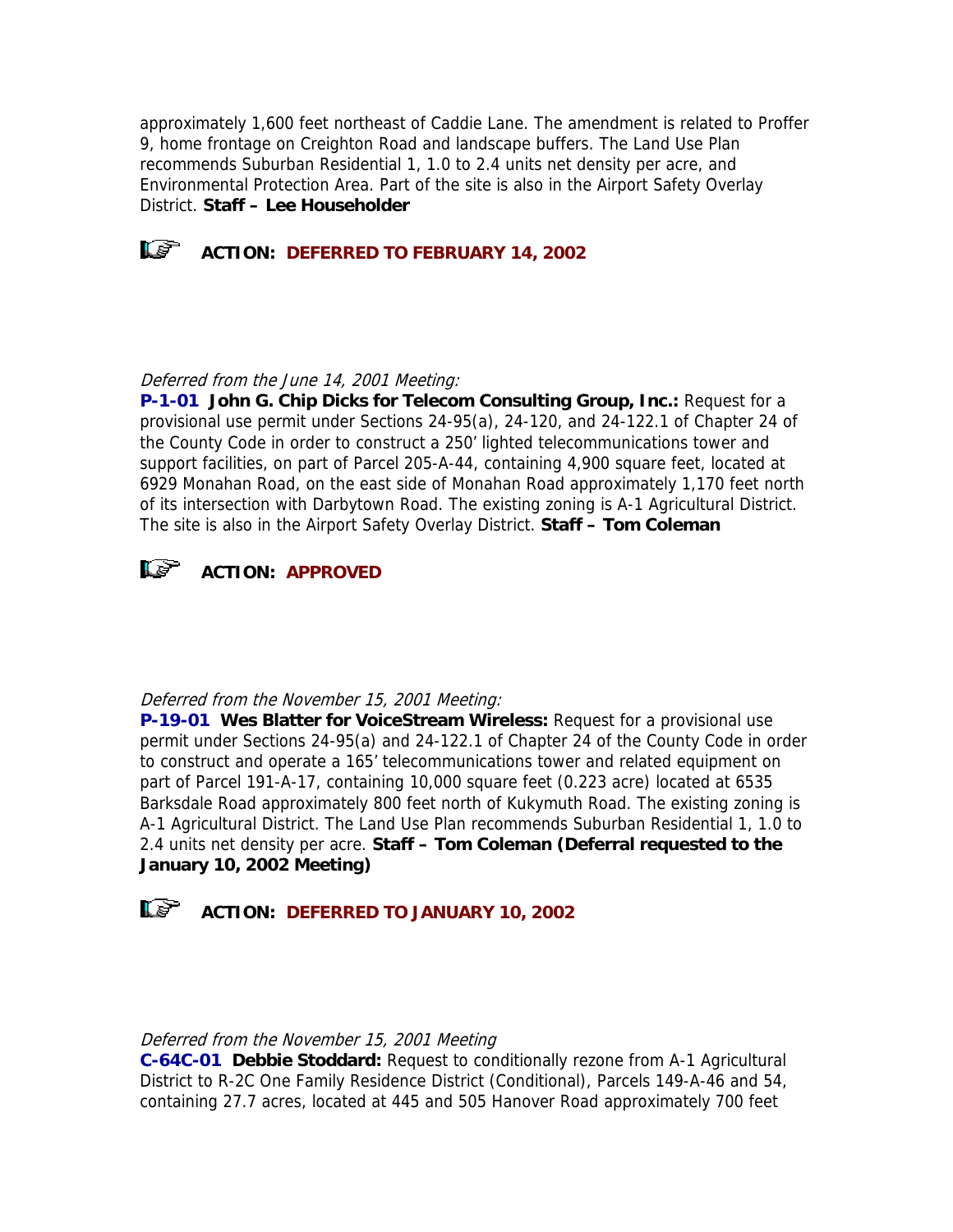south of Rose Ann Lane and 900 feet north of Graves Road. A single-family residential subdivision is proposed. The R-2 District allows a minimum lot size of 18,000 square feet. The Land Use Plan recommends Suburban Residential 1, 1.0 to 2.4 units net density per acre, and Environmental Protection Area. The site is also in the Airport Safety Overlay District. **Staff – Lee Householder**

# **ACTION: DENIED**

**C-65C-01 Robert L. Stout for Roberta J. Holt:** Request to conditionally rezone from A-1 Agricultural District to R-3C One Family Residence District, part of Parcel 192- A-5, containing approximately 3.9 acres, located on the south line of Old Oakland Road approximately 190 feet west of Oakvale Street. A single family residential subdivision is proposed. The applicant proffers no more than four (4) residential lots will be developed on the property. The Land Use Plan recommends Suburban Residential 1, 1.0 to 2.4, units net density per acre. **Staff – Lee Householder**



**C-66C-01 H. R. Pollard, IV for Branch Banking & Trust Co. of Virginia:** Request to conditionally rezone from O-1 Office District and R-3 One Family Residence District to O-2C Office District (Conditional), Parcels 162-A-56 and 56A and part of Parcel 162-A-52, containing 1.421 acres, located at the northeast intersection of S. Laburnum Avenue and Finlay Street. A commercial branch bank is proposed. The use will be controlled by proffered conditions and zoning ordinance regulations. The Land Use Plan recommends Office. The site is also in the Airport Safety Overlay District. **Staff – Lee Householder**



**[Back to Top](http://www.co.henrico.va.us/planning/2001/dec01.htm#Top#Top)**

# **BROOKLAND:**

**C-67C-01 Chamberlayne Realty Co. for G. A. Barta T/a Glen Allen Towing:** Request to conditionally rezone from R-3 One Family Residence District to M-1C Light Industrial District (Conditional), Parcel 61-7-9-12, containing approximately 0.573 acre, located on the west line of Broadway Avenue approximately 570 feet south of Oakdale Avenue in the Brookland Gardens subdivision. A fenced storage lot and towing business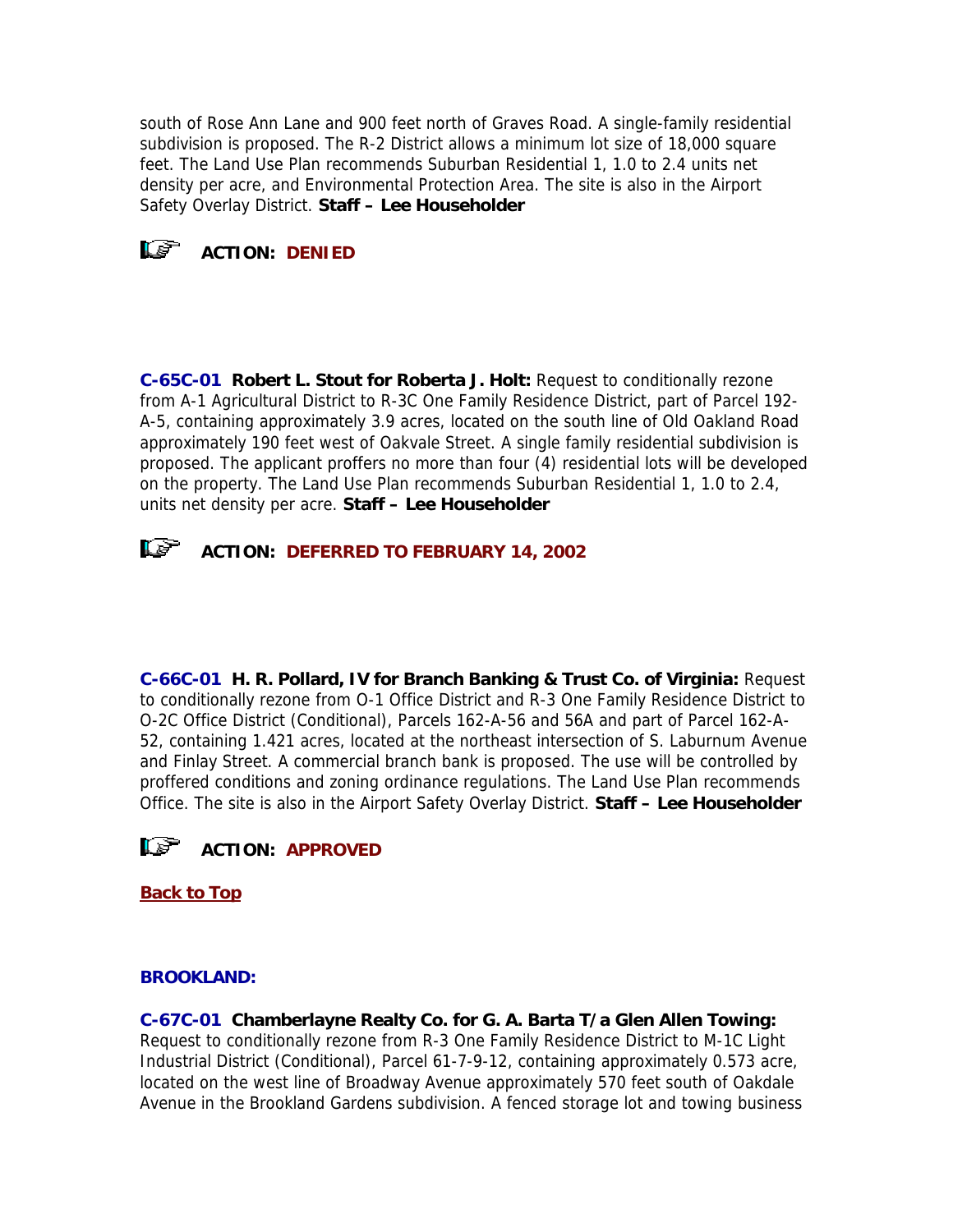are proposed. The use will be controlled by proffered conditions and zoning ordinance regulations. The Land Use Plan recommends Suburban Residential 1, 1.0 to 2.4, units net density per acre. **Staff – Lee Householder**



**C-68C-01 Jay M. Weinberg for Atack Properties, Inc.:** Request to conditionally rezone from A-1 Agricultural District and Office/Service District (Conditional) to R-1AC One Family Residence District (Conditional), Parcel 13-2-A-1 (Rock Springs Estates) and Parcel 13-A-23, containing 5.15 acres, located at the northeast intersection of Mill Road and Long Meadow Drive and on the west line of Long Meadow Drive approximately 400 feet south of Wood Brook Road. A single family residential subdivision is proposed. The R-1A District allows a minimum lot size of 21,500 square feet. The applicant proffers no more than three (3) units will be built on Parcel 6 as noted on the filed plat. The Land Use Plan recommends Rural Residential, not exceeding 1.0 units net density per acre, and Office/Service. **Staff – Mark Bittner (Expedited Agenda Requested)**



**C-69C-01 Jay M. Weinberg Atack Properties, Inc.:** Request to amend proffered conditions accepted with rezoning case C-72C-90, on part of Parcel 12-A-4B, Parcel 12- A-7, part of Parcel 13-A-24, and part of Parcels 21-A-2, 4, and 5, containing 194.7 acres, located beginning on the north line of I-295 approximately 600 feet west of Mill Road. The property is zoned RTHC Residential Townhouse District (Conditional) and O/SC Office/Service District (Conditional). The amendment is related to buffers, setbacks, access, fencing, and total amount of development on the overall Hunton Property. The Land Use Plan recommends Office/Service, Urban Residential, 3.4 to 6.8 units net density per acre, and Environmental Protection Area. **Staff – Mark Bittner (Expedited Agenda Requested)**



**ACTION: APPROVED**

**C-70C-01 Jay M. Weinberg for Atack Properties, Inc.:** Request to conditionally rezone from A-1 Agricultural District to O/SC Office/Service District (Conditional), Parcel 12-A-6 and Parcel 21-A-18A, containing 1.67 acres, located on the south line of the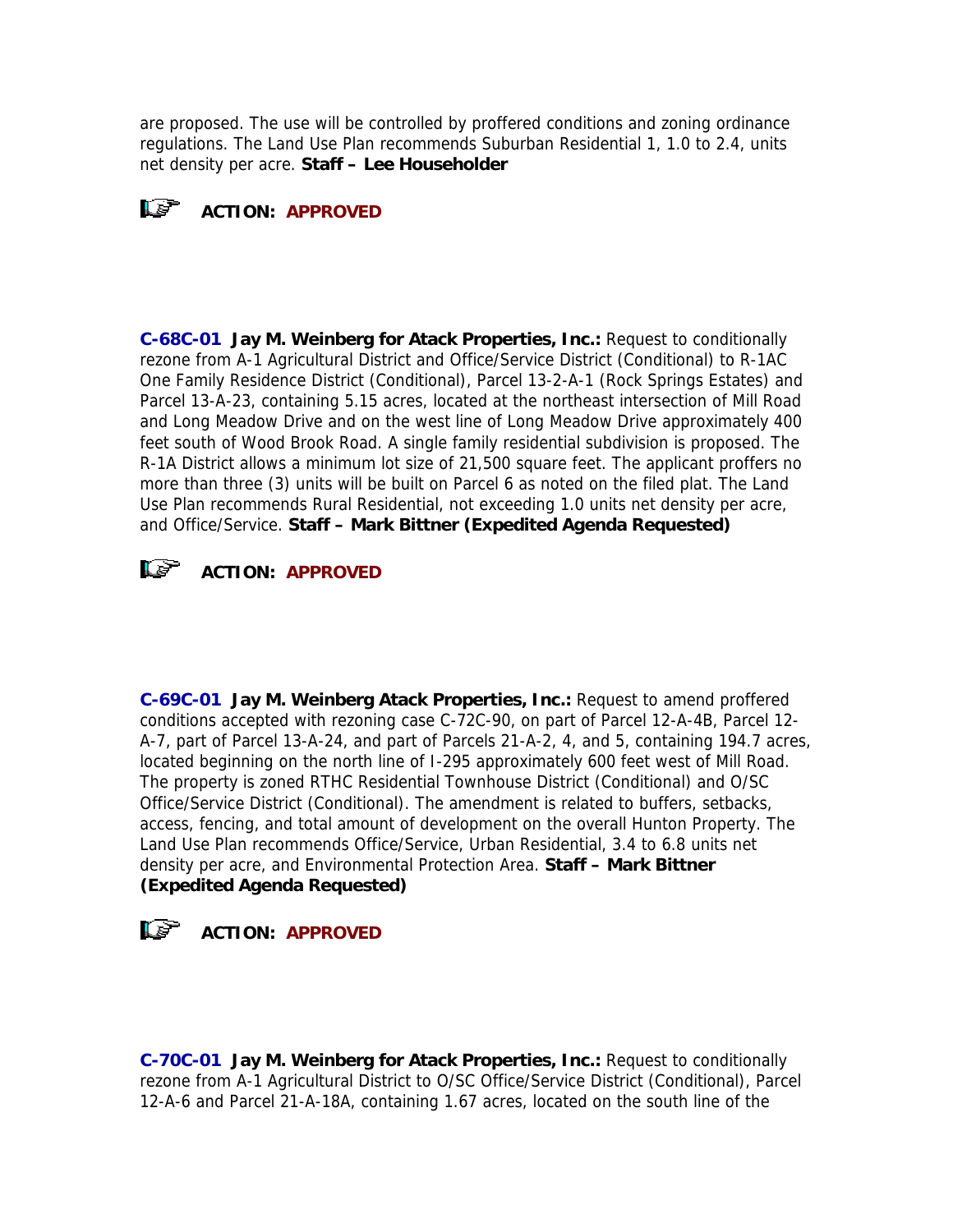proposed Hunton Park Boulevard approximately 1,100 feet northeast of the intersection of Staples Mill Road (U. S. Route 33) and Old Mountain Road (Parcel 6) and on the north line of I-295 approximately 1,600 feet west of Old Mountain Road (Parcel 18A). An Office/Service development is proposed. The use will be controlled by proffered conditions and zoning ordinance regulations. The Land Use Plan recommends Office/Service. **Staff – Mark Bittner (Expedited Agenda Requested)**



**C-71C-01 Jeffrey W. Soden:** Request to conditionally rezone from A-1 Agricultural District to R-2C One Family Residence District (Conditional), Parcels 30-A-56 and 58 and part of Parcel 30-A-57, containing 14.34 acres, located on the northwest line of Courtney Road approximately 500 feet southwest of Lakewood Road. A single family residential subdivision is proposed. The R-2 District allows a minimum lot size of 18,000 square feet. The Land Use Plan recommends Suburban Residential 1, 1.0 to 2.4 units net density per acre. **Staff – Mark Bittner**

**ACTION: DEFERRED TO FEBRUARY 14, 2002**

**[Back to Top](http://www.co.henrico.va.us/planning/2001/dec01.htm#Top#Top)**

# **FAIRFIELD:**

Deferred from the November 15, 2001 Meeting

**C-61C-01 Robert M. Atack:** Request to conditionally rezone from A-1 Agricultural District to RTHC Residential Townhouse District (Conditional), Parcel 32-A-8N and 9, containing 7.9 acres, located at the southeast intersection of Woodman Road and Mountain Road. Residential townhouses for sale are proposed. The densities in the RTH District cannot exceed nine (9) units per acre. The Land Use Plan recommends Office. **Staff – Lee Householder**



**ACTION: DEFERRED TO FEBRUARY 14, 2002** 

**[Back to Top](http://www.co.henrico.va.us/planning/2001/dec01.htm#Top#Top)**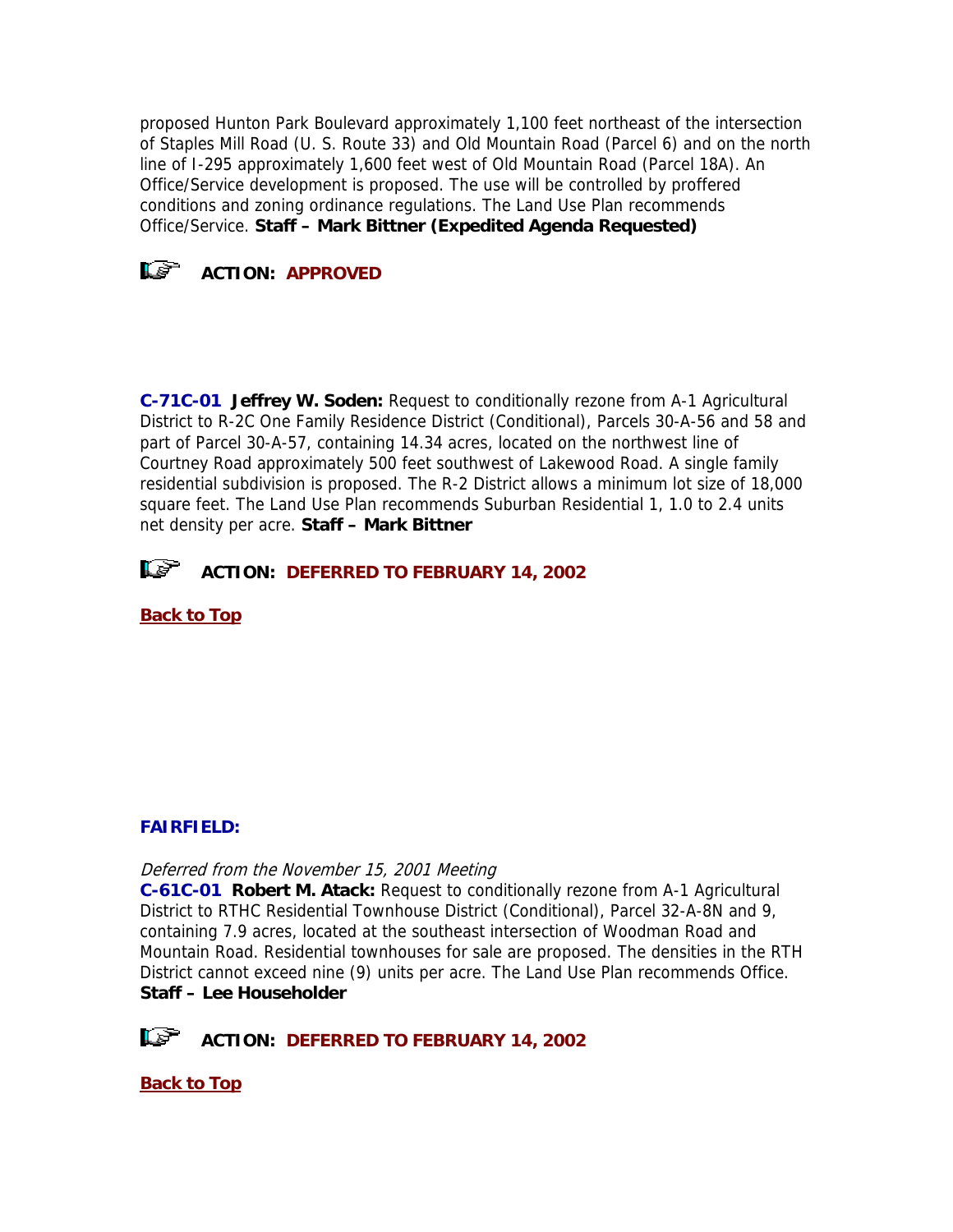# **THREE CHOPT:**

**C-72C-01 Edward B. Kidd for Louis Clifford Schroeder:** Request to amend proffered conditions accepted with rezoning cases C-1C-84 and C-54C-85, on Parcels 69- A-18 & 19 and 69-4-A-1 & 2, containing approximately 1.96 acres, located at the northeast intersection of N. Parham and Gwinnett Roads. The property is zoned O-1C Office (Conditional). The amendment is related to structural design, landscaping and lighting, and would allow additional structures on the site. The Land Use Plan recommends Office. **Staff – Tom Coleman (Expedited Agenda Requested)**

**ACTION: DEFERRED TO JANUARY 10, 2002** 

**[Back to Top](http://www.co.henrico.va.us/planning/2001/dec01.htm#Top#Top)**

# **TUCKAHOE:**

**C-73C-01 Youngblood, Tyler & Associates for Youngblood Properties, LLC:** Request to conditionally rezone from A-1 Agricultural District to R-2AC One Family Residence District (Conditional), Parcel 78-A-25 (1822 Pump Road), containing 6.168 acres, located on the west line of Pump Road approximately 670 feet north of Sancrest Road. A single family residential subdivision is proposed. The R-2A District allows a minimum lot size of 13,500 square feet. The Land Use Plan recommends Suburban Residential 1, 1.0 to 2.4 units net density per acre. **Staff – Tom Coleman (Expedited Agenda Requested)**



**INTRODUCTION OF ORDINANCE AMENDMENT:** To Amend and Reordain Section 24-104 Entitled "Signs" of the code of the County of Henrico to Regulate Changeable Message Signs.



**APPROVAL OF MINUTES:**